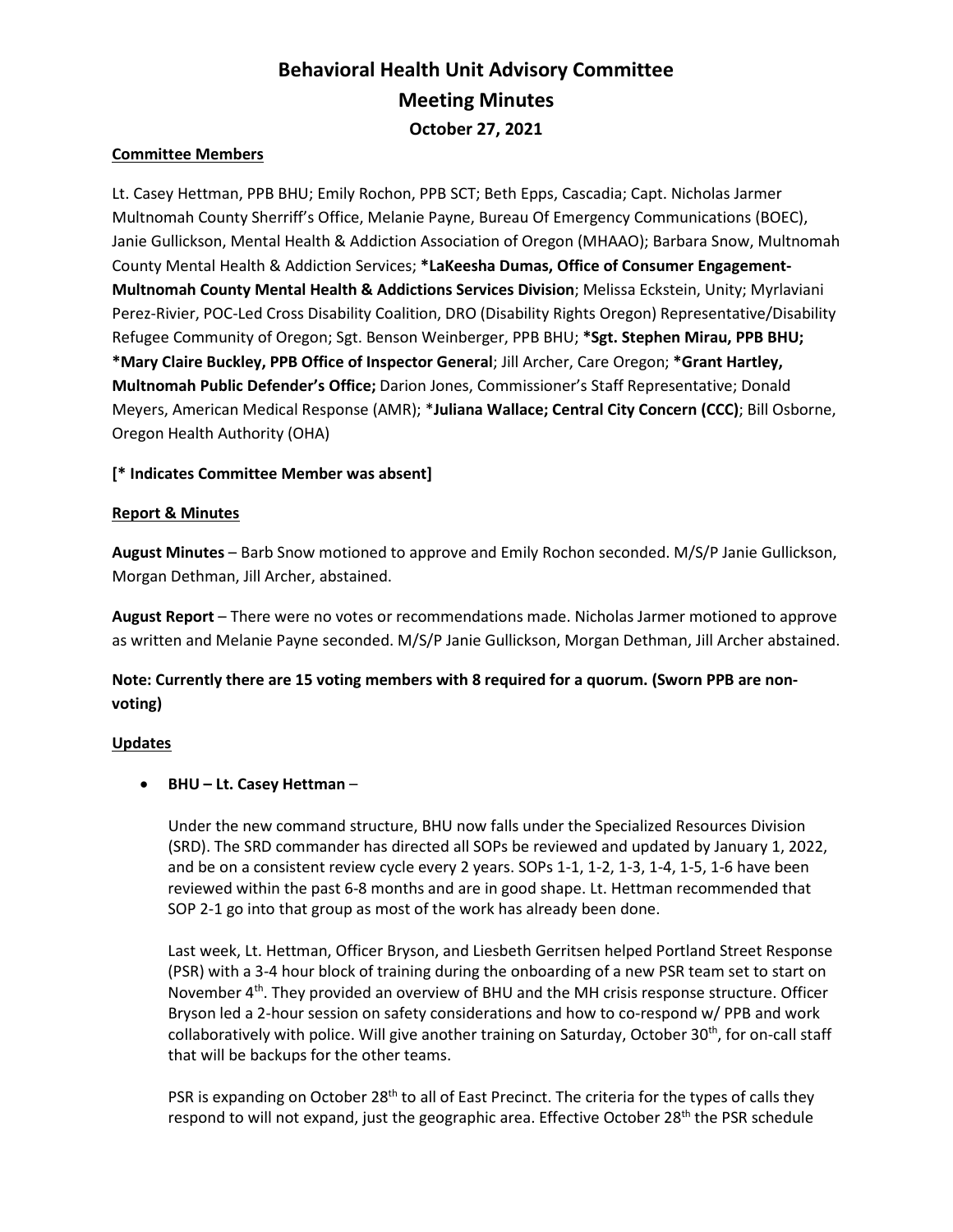will be the Mon – Thurs, 8 am – 5 pm and Thurs - Sunday, 6 pm – 2:30 am. PSR teams will have a small overlap on Thursdays. The new team starts on November 4<sup>th</sup>.

PSR Program Manager Robyn Burek will be invited to come back to committee. Lt. Hettman will extend invitation to attend the next meeting on December 1. For a better discussion the group brainstormed a list of topics and/or questions to send Robyn Burek beforehand, including:

- 1. How will PSR utilize peer support specialists?
- 2. Who has the 30K view of the PSR program? Who is providing guidance and/or a check in the system to better provide accountability and ensure efficiencies
- 3. Will PSR have the capability to check a person's MH history?
- 4. What are the types of calls? There are ECIT calls and Project Respond calls and "Other" calls. Will there always be an "Other" category of calls? The Other call types account for a large number of calls.
- 5. How do they see PSR interacting with MH system and making referrals?

Commissioner Mingus Mapps has put info out to the media about potentially wanting to expand BHU capabilities, including increasing the number of BH response teams back up to 5 teams and also expanding the Services Coordination Team (SCT). This hinges on the Fall Budget Monitoring Process (BMP). There should be more information about funding by the next meeting in December. Even with increased funding, staffing shortages will be the next big hurdle to navigate.

## **Presentation/Discussion**

# • **ECIT Certification Course Curriculum Review presented by Chase Bryson, Crisis Intervention Team Coordinator**

The ECIT Certification Course will be held on November 9-12<sup>th</sup> and the 15<sup>th</sup>. There was no ECIT Certification Course last year due to COVID. This year will be doing a 31-person class and due to increased class size and new courses, an extra day has been added. The core curriculum is the same without any big changes. New scenarios and two new classes have been added.

Due to increased course size, the group will be split in half. Half will do skill builder exercises, while the other half does the two new classes. One new class is the same course that was taught at the ECIT In-Service, Patrol Response Considerations "Suicide by Cop". This course is mainly about tactics, communications and disengagement policy. The other new course is about Policy 850.20, which is the main policy guiding officers' response to calls where there they feel there is a mental health influence.

There will several new scenarios for the skill builder exercises. One of the new scenarios includes how to effectively transition communications from Firefighters (if first on scene) over to the ECIT police officers when they arrive. Another new scenario is about a person experiencing psychosis, has a knife, is non-communicative, and also drug interaction. Another new scenario is directly related to the new class Patrol Response Considerations "Suicide by Cop". Another new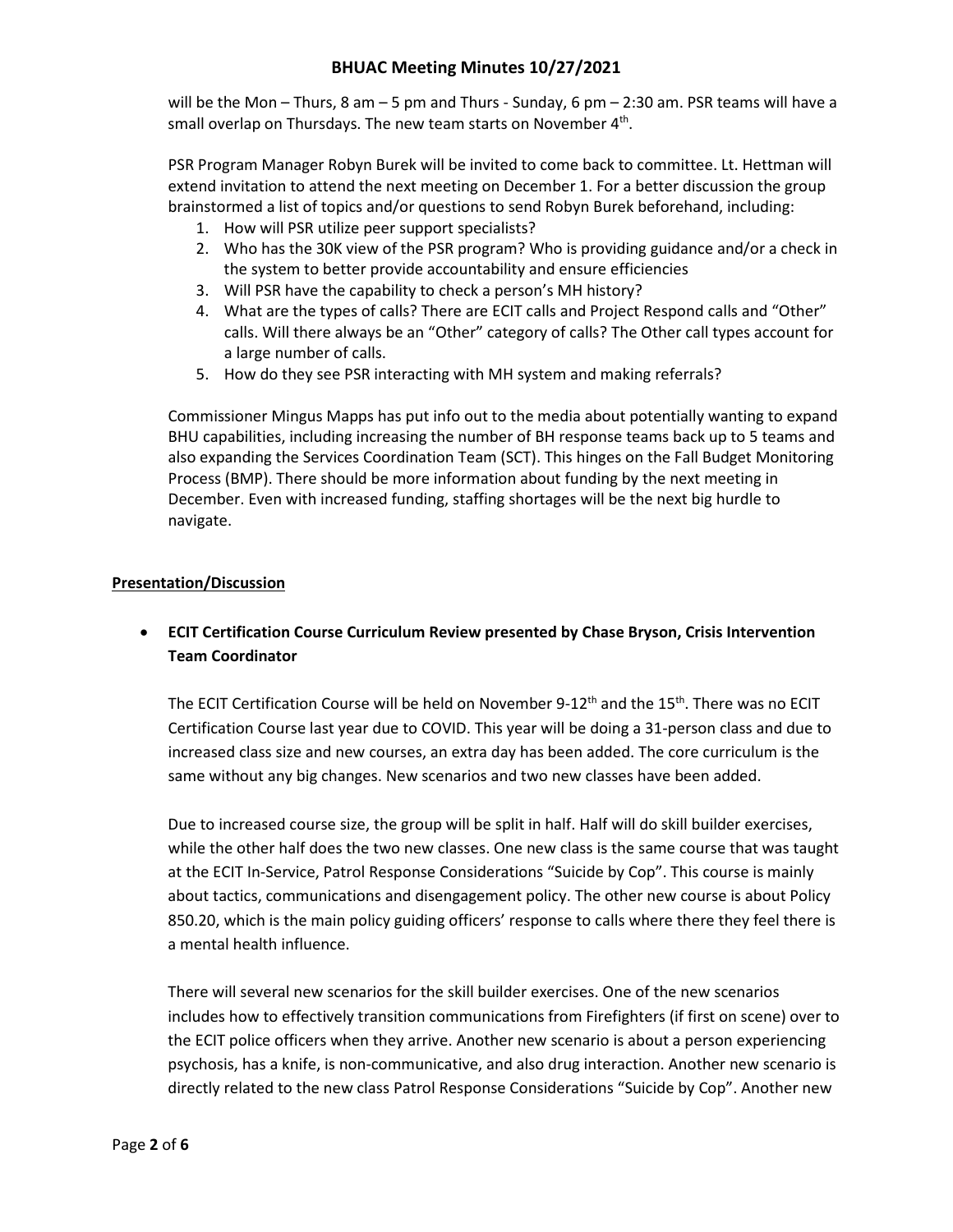scenario is about a houseless person experiencing mania blocking the entrance to a 7-11 store. Person does not have a weapon but becomes aggressive when anyone tries to enter the store.

Outlines of the new scenarios were emailed to committee members for their review and feedback.

#### **Questions and Conversation Discussed by the Committee:**

A committee member asked if there could be an opportunity to do tabletop exercises to go over best practices when ECIT officers are called to an MH event at key organizations? Agencies like Unity find they are calling for ECIT officers and BH response teams more often than ever before. She gave an example of an event where someone will not come out of restroom and police are called. Can there be training or tabletop exercise for a more coordinated interaction between police and the staff from key agencies that have frequent contact with the MH crisis population? Lt. Hettman said that the periodic in-service training for ECIT officers might be a great opportunity to incorporate this idea.

A committee member asked when there is a director's hold/custody what is the role of the police when there is a non-cooperative patient? AMR crews are directed not to wrestle with non-cooperative patients. Will police escort the patient to the ambulance for secure transport? Officer Bryson said that police policy is that they will take patient into custody for a secure transport to the hospital when there's a director's hold/custody; however the officer will evaluate all the factors and risks of taking that person into custody. Lt. Hettman said this is a discussion that they are constantly having about the best ways to handle some of these more challenging calls.

A committee member said that jail could create another set of problems to consider. Especially when there's a directors hold from the jail and Scenario 5 comes into play. Having someone from the Sheriff's Office, specifically from the jail, would be a good person to have participating in these conversations. Officer Bryson said jail is not the best place for some people, however an ECIT officer on night shift has very limited options for places to take people. There is no good place to take them. Everyone is trying to get people to the right place.

A committee member asked if officers go to outside agencies as part of the ECIT course? Lt. Hettman said, normally yes, but due to COVID that has been curtailed. This year a few representatives from outside agencies will visit the classroom to discuss their programs and resources. There is value in building those relationships.

A committee member said there needs to be appropriate alternatives to taking someone to jail. She talked about the BHECN Project and a program in Harris County Texas and all the alternatives to jail that they have available for people experiencing MH issues who have committed misdemeanors. Would DA be a good partner on this? Ofc. Bryson said we all have the same goal of not further traumatizing. Any way we can facilitate that objective is awesome.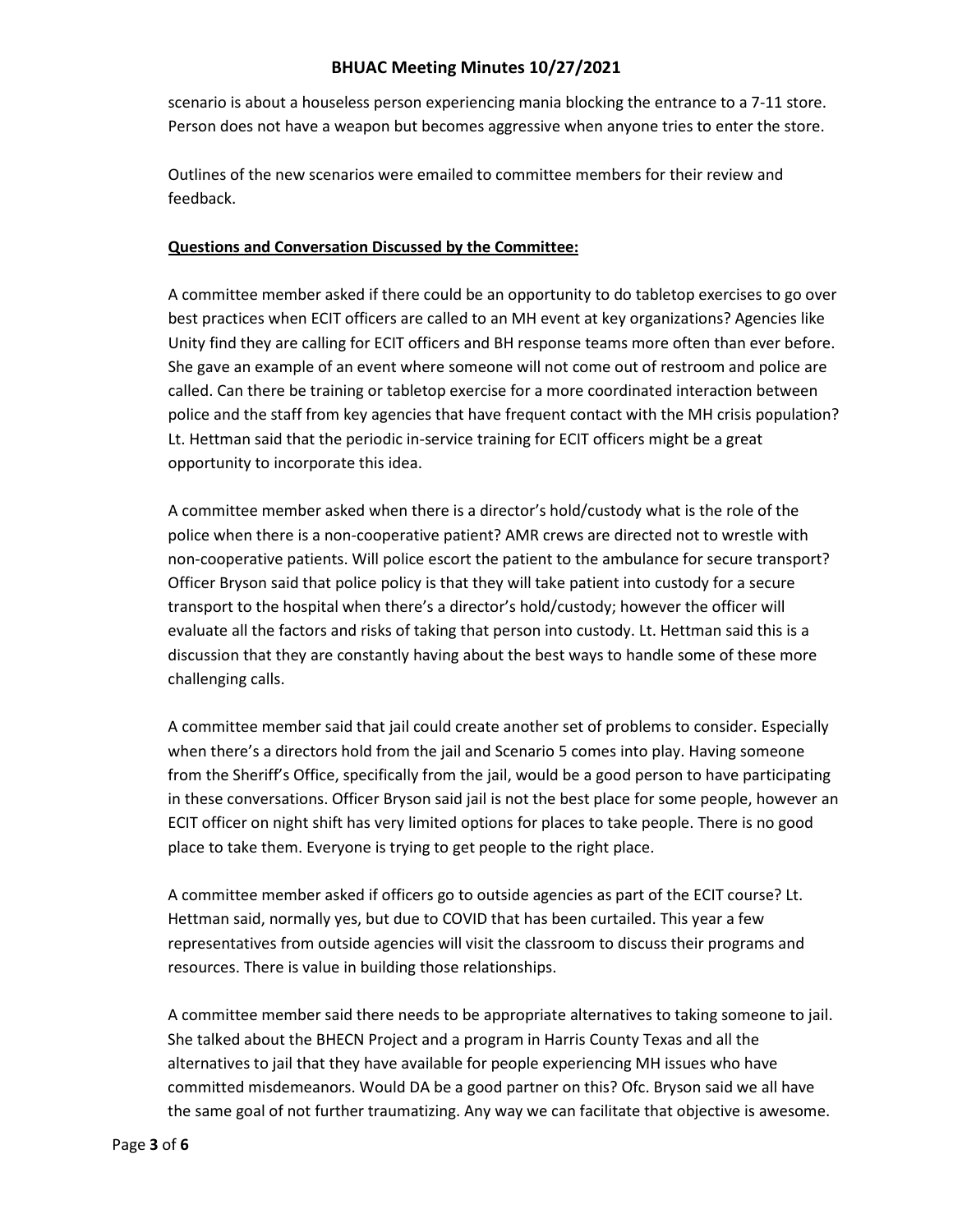A committee member talked about including people with lived experience in the conversation. Ofc. Bryson agreed and parents also have "lived experience" that should be included. Emily Rochon said she would love to have this discussion further. From her perspective of working with clients over many years, many admit that there were situations where they need to jail because of their behaviors, not their addictions. But what happens after jail? She highlighted the amazing working relationship between SCT, BHRT and the Sheriff's team. The reality is some people do go to jail. The bigger conversation is about breaking the cycle. SCT works very effectively with Sheriff's office to get people connected with services.

A committee member noted the tension between some groups like CAG who talk more about under-policing and others who focus on the issue of over-policing. The over-policing voices tend to be louder and get more attention in the media. She said that ECIT scenarios are very important training tool for dealing with real life complicated messy events.

There were no concerns expressed about the new training scenarios or classes. Lt. Hettman noted the group touched on a number of important topics that should be talked about further.

## **Group Work**

#### • **BOEC Training Discussion**

Melanie Payne, Training Manager for the Bureau of Emergency Communications (BOEC) presented an overview of their upcoming In-Service Training for 911 Call Takers and Dispatchers. The curriculum will include a 1.5 hours segment about ECIT to review and reinforce ECIT procedure. This review is very important now that they are also dispatching for Portland Street Response (PSR) and the criteria are somewhat similar. Staff need to distinguish the difference and figure out the best response, ECIT or PSR. In-service starts on November 15. There is still time to implement BHUAC recommendations into the training program.

Melanie Payne talked to BHUAC in July/August about Protocol 25, how to dispatch assistance to people in suicidal conflict and meet criteria to go to BH crisis call center. They are now ready to deliver Protocol 25 training about how to redirect callers requesting ambulance when they meet criteria for transfer to BH crisis call center.

One of the challenges for 911 staff when applying ECIT policy is the stigma about labels. However the ECIT policy talks more the signs and symptoms and not worrying about labeling "mental health crisis". When someone is in 'distress', the focus is on getting them help, not labeling mental illness or crisis. Dispatchers must be able to recognize signs and symptoms of MH distress based on what the caller has told them and take the necessary steps. All 911 dispatchers have received a 16-hours course about the dispatcher's role in crisis intervention.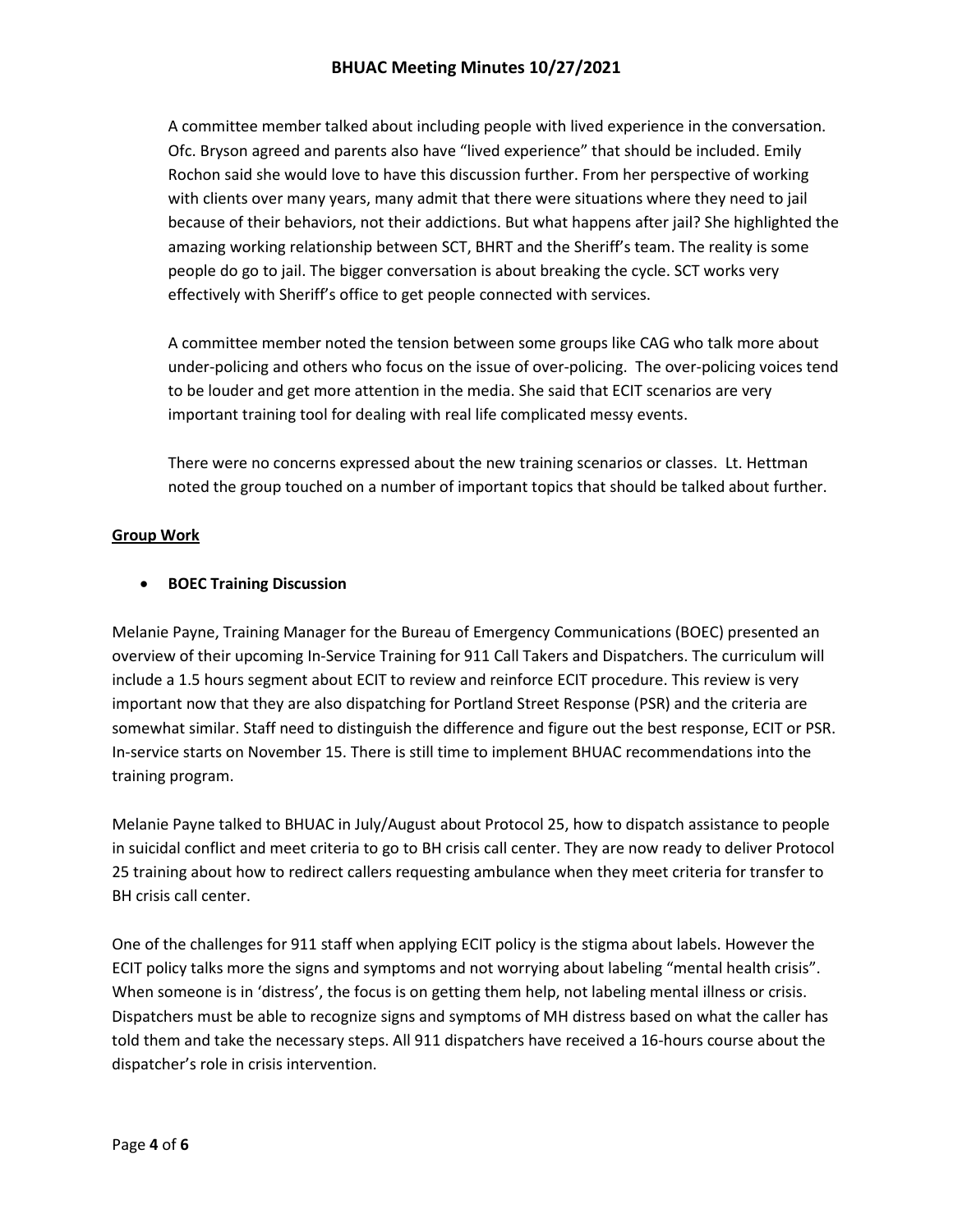The ECIT training session will re-inforce policy that dispatchers should use the ECIT call type even if an ECIT officer is not available. Whenever ECIT is attached to a call the officers will know they need to approach the call differently. When very few officers are available it's been noted that dispatchers will sometimes hold off on dispatching an ECIT officer. The in-service training will go over the criteria, policy and procedures. Staff have the responsibility to dispatch calls w/ the resources that are available and sometimes calls will have long wait times. However, they still need to utilize the ECIT call type when appropriate.

Work continues on ECIT Policy, in the future will allow call takers to assign the ECIT call type. Currently call takers assign regular call types and the dispatchers need to change the call to ECIT. Allowing call takers to assign ECIT call types should result in more ECIT calls.

PSR will also be included in the in-service training. Will talk about response criteria and procedures. May use the scenarios that Officer Bryson outlined for discussion during the in-service. There is value in going through real life scenarios to see if staff can distinguish between PSR and ECIT. The distinction can be nuanced, fine line.

The PSR program is very new and BOEC staff are working to get used to it. It's the other side of the coin for ECIT, where a person is in distress and they need help, but not the police. PSR will accompany ECIT on some calls to see what that side looks like.

# **Questions and Conversation Discussed by the Committee:**

A committee member asked how many staff work at BOEC. Melanie Payne said there are 114 staff members at BOEC. There is a mix of call takers, dispatchers, trainees. The in-service will be conducted over a 2 week period. Every staff member will attend one 8-hour session.

A committee member asked if BOEC is doing "sit-a-longs" again where community members can sit with a 911 call taker and listen in on calls to learn how the calls are set up. Melanie said not yet due to COVID.

Lt. Hettman asked if there be a full time dispatcher for PSR? Melanie Payne said when PSR goes citywide there will be a dedicated dispatcher for PSR. For technical reasons, PSR lives on the Fire dispatch channel even though PSR calls are actually on the Police side. However, for complicated reasons, PSR does not have access to the Police channels. Once PSR goes citywide it would be way too much work for a police dispatcher to coordinate PSR calls citywide, in addition to the regular police calls, therefore a dedicated position will be needed for PSR. Everyone is cross trained for dispatching PSR, it won't be just one person. Dispatchers will be rotated into the PSR dispatch position. Looking at March to add the dedicated PSR dispatch position.

# **Recommendations and Votes:**

Page **5** of **6**